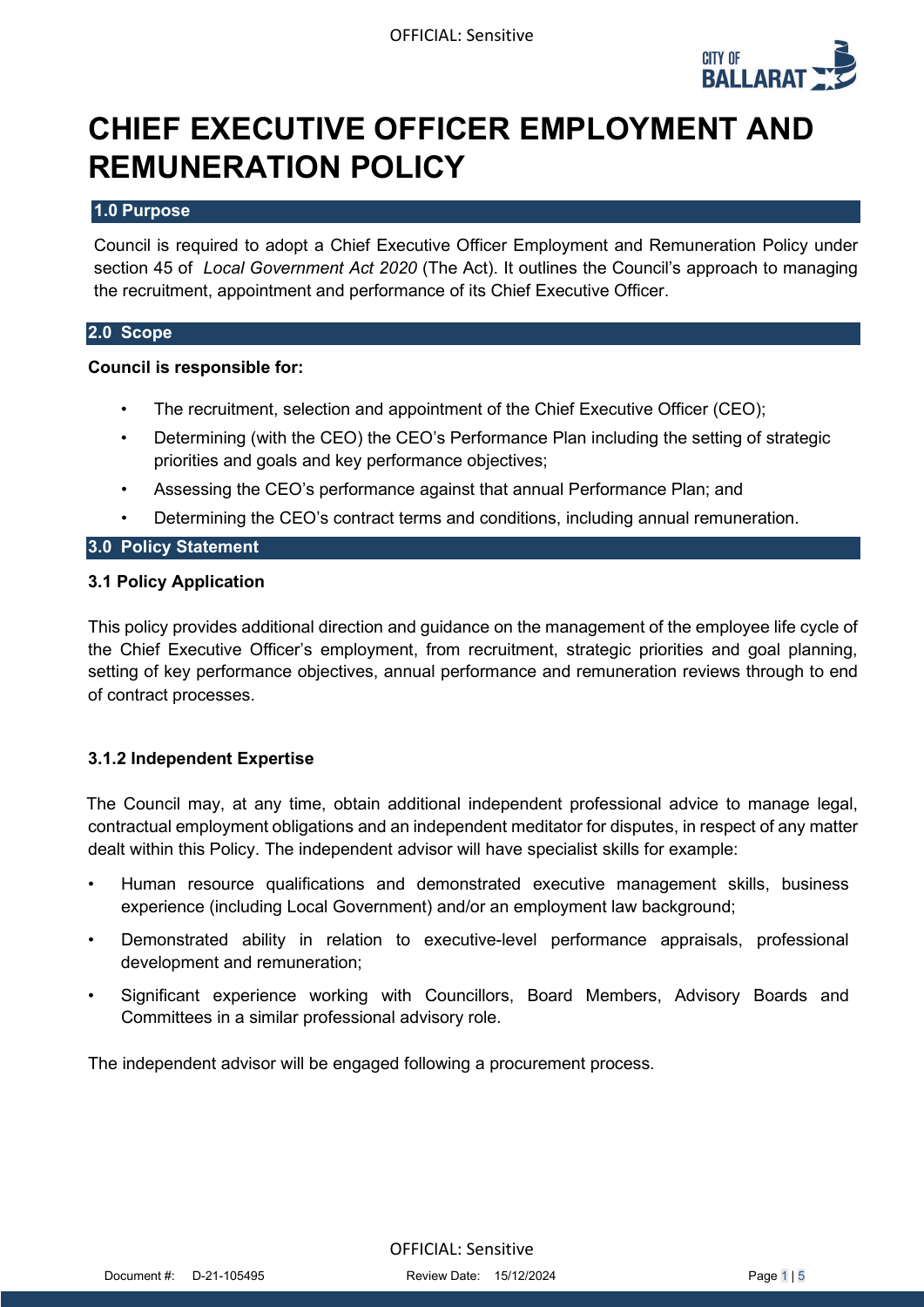

# **3.2 Councillor Support**

Support to the Councillors will be provided by the Executive Manager, People & Culture and Executive Manager, Governance and Risk. This will include:

- Coordinating Briefings;
- Preparing relevant documentation including reports to the Council and contractual documents;
- Procuring independent legal advice on contractual or employment matters at the request of the Council, in line with Procurement Policy;
- Maintaining appropriate records.

## **3.3 Process for the Recruitment and appointment of the CEO**

If the role of CEO becomes vacant, the Council may engage an independent and suitably qualified executive search agency to support the recruitment and appointment of a CEO, and to seek advice on remuneration benchmarks while considering any legislative requirements.

In accordance with Council's Procurement Policy and associated procedures, and with the assistance of the Executive Manager, People & Culture the Council may seek and appoint an executive search agency in accordance with clause 3.4 of this Policy.

## **3.3.1 Recruitment Preparatory Work**

If an executive search agency is engaged, they will provide:

- Strategies to attract, recruit, retain and motivate candidates;
- Proposed total remuneration package range (including salary, superannuation, allowances and other employment benefits including associated fringe benefits tax considerations); and
- Selection criteria based on the key accountabilities, succinct statements about strategic priorities and key performance measurements.

# **3.4 Following the appointment of a new CEO, the Council's role is to:**

- Prepare a draft CEO's Initial Performance Plan (with the CEO) for the Council's consideration;
- Review the initial performance within the first six (6) months and prepare a report for Council with a recommendation on the probation period outcomes of the CEO appointment;
- Seek advice (if required) on determining and assessing the CEO's Performance Plan;
- Conduct bi-annual Performance Reviews of the CEO and determine if the CEO has met the performance criteria;
- Vary the Performance Plan criteria, remuneration, or other terms and conditions in the contract of employment.

The CEO will provide a progress report to the Council at the 6-month and 12-month review period.

The Performance Review will also include the opportunity for Council to provide the CEO with performance related feedback and input into the CEO's Development Plan.

The CEO will also have the opportunity to provide feedback to the Council. This process may be facilitated by an independent professional advisor.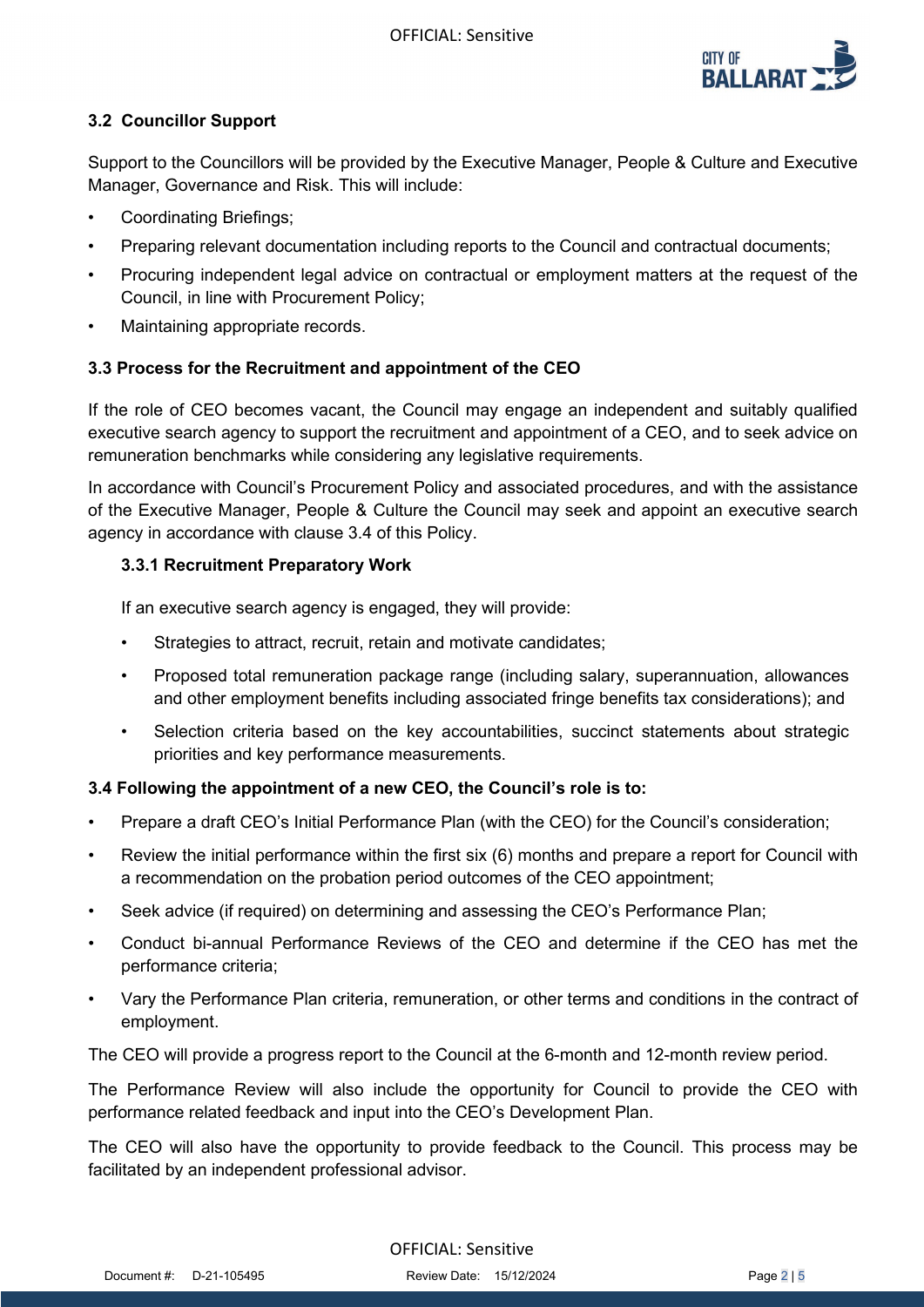

# **3.5 CEO Performance and Remuneration Review and Planning Process**

The Council is responsible for:

- In consultation with a newly appointed CEO, identify and agree to the Performance Plan goals and activities that the CEO should work towards achieving over the probation and qualifying period;
- The Council will adopt a set of strategic priorities and goals, as well as setting of annual key performance objectives for the CEO which will be developed collaboratively by the CEO and the Council;
- The Performance Plan will document agreed priorities, goals and key performance objectives and outcomes to be delivered over a twelve-month period. A formal review of the CEO's performance, benchmarked against the Performance Plan, will be held bi-annually by Council;
- Ensure that the CEO submits a Performance Plan and is given the opportunity to collaborate and present a self-assessment to the Committee;
- Ensure all Councillors are invited to provide comments of the CEO's Performance Review;
- Attend to the collection and collation of Councillor feedback in relation to the CEO's performance as measured against the Performance Plan approved by Council. Review the CEO's remuneration package as a component of the Performance Review process in accordance with terms and conditions in the contract of employment;
- Provide feedback to the CEO about the outcome of the performance and remuneration review;
- Determining and assessing the CEO's Performance Plan (with the CEO) and determining any adjustment to the annual remuneration package for the CEO;
- Ensure that the CEO is advised of the review outcomes up to and including end of contract process.

#### **3.6 CEO Employment Remuneration:**

In accordance with section 45(3) of the *Local Government Act 2020*, Council must have regard when developing the Chief Executive Officer Employment and Remuneration Policy:

- a) Any statement of policy issued by the Government of Victoria which is in force with respect to its wages policy (or equivalent); and
- b) Any determination that is currently in effect under section 21 of the *Victorian Independent Remuneration Tribunal and Improving Parliamentary Standards Act 2019* in relation to remuneration bands for executives employed in public service bodies.

# **3.7 Report to a Council meeting on outcomes of the Performance and Remuneration Review process in relation to:**

- The CEO's achievement against the strategic priorities, goals and key performance objectives;
- Any proposed variation in annual remuneration package and other terms and conditions of the contract of employment;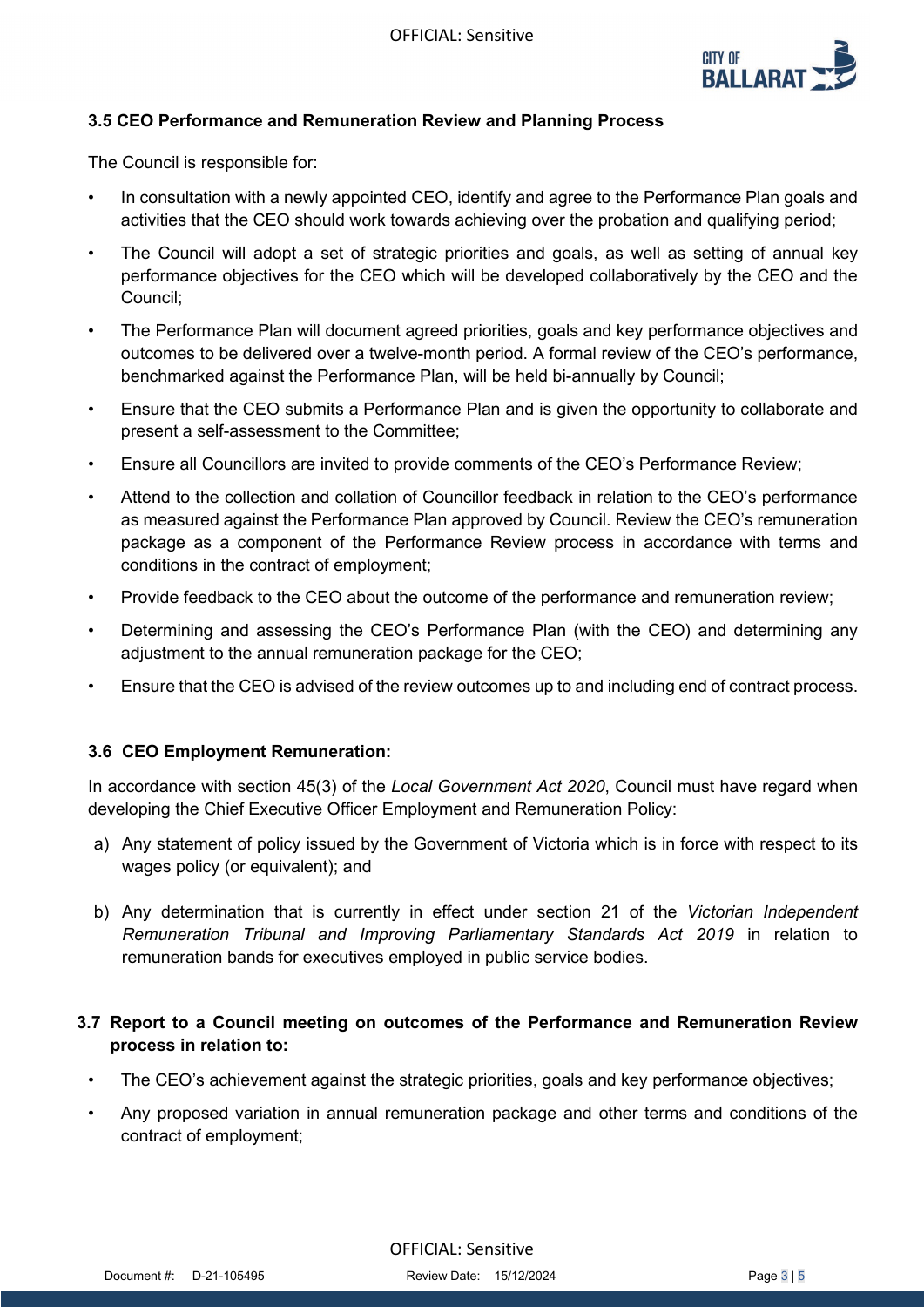

- The setting of the Performance Plan for the measurement of the CEO's performance for the next 12-month period;
- The setting of a Development Plan for the next 12-month period;
- Whether any options of the CEO's contract should be exercised in accordance with the terms and conditions in the contract of employment.

### **3.8 Council shall seek resolutions on employment matters as below:**

- Outcome of Performance Review and Planning decisions and performance monitoring;
- If there is a change to performance criteria;
- If there is a change to CEO annual remuneration package, outside of contractual conditions;
- If the terms and conditions in the employment contract are to be varied.

## **3.9 Dispute Resolution**

Should a dispute arise in relation to any matter under this Policy or the CEO's contract of employment, either the CEO or the Council may:

- a) Give written notice to the other party of the particulars of any matter in dispute; and
- b) Within 14 days of receiving a notice of a matter specified in clause 2 of this Policy, a meeting will be convened between the CEO (along with any nominated representative of the CEO) and the Council (along with any nominated representative of Council) in an attempt to resolve the dispute.

The CEO and the Council will make all reasonable attempts to resolve the dispute at the workplace level.

Should the CEO and the Council be unable to resolve the dispute at the workplace level, the CEO and Council will:

- a) Refer the dispute to an independent mediator as agreed by the parties, or otherwise as nominated by the Executive Director of Local Government Victoria;
- b) Agree to participate in any mediation process in good faith, with such mediation to operate in a manner as agreed by the CEO and the Council;
- c) Acknowledge the right of either the CEO or the Council to appoint, in writing, any other person to act on their behalf in relation to any mediation process.

The cost of the mediation service will be met by the Council.

The CEO and the Council will each be responsible for paying costs of any advisor or nominated representative used by them.

#### **4.0 Supporting documents and references**

#### **4.1 Legislation**

- *Local Government Act 1989 to the extent it continues to apply*
- *Local Government Act 2020*
- *Victorian Independent Remuneration Tribunal and Improving Parliamentary Standards Act 2019.*